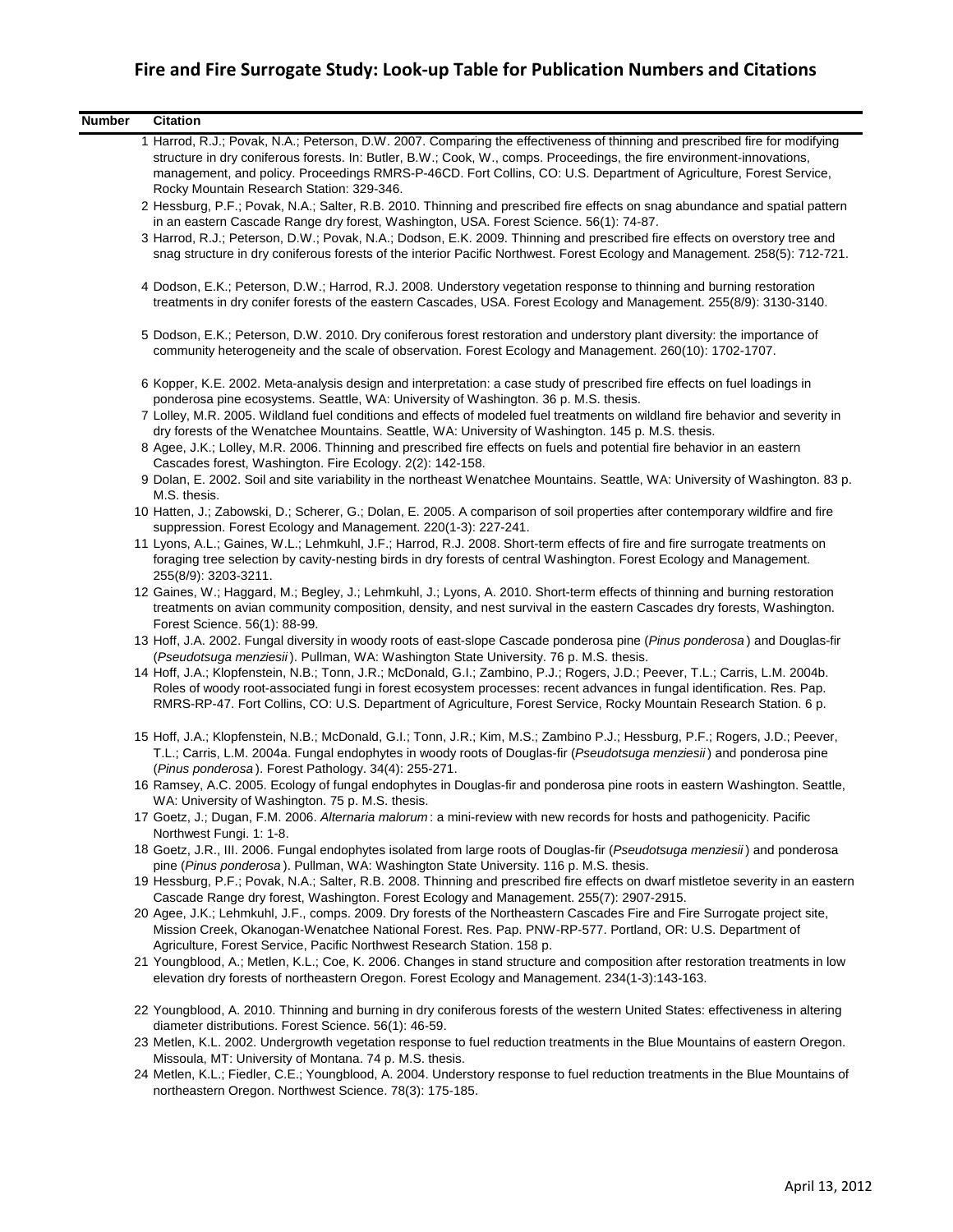| <b>Number</b> | <b>Citation</b>                                                                                                                                                                                                                                                                                                                                                                                                                                                                                            |
|---------------|------------------------------------------------------------------------------------------------------------------------------------------------------------------------------------------------------------------------------------------------------------------------------------------------------------------------------------------------------------------------------------------------------------------------------------------------------------------------------------------------------------|
|               | 25 Matzka, P.; Kellogg, L. 1999. Thinning with prescribed fire and timber harvesting mechanization for forest restoration: a                                                                                                                                                                                                                                                                                                                                                                               |
|               | review of past and present research. In: Proceedings, 1999 international mountain logging and 10 <sup>th</sup> Pacific Northwest skyline<br>symposium. Corvallis, OR: Oregon State University: 293-302.                                                                                                                                                                                                                                                                                                    |
|               | 26 Youngblood, A.; Wright, C.S.; Ottmar, R.D.; McIver, J.D. 2008. Changes in fuelbed characteristics and resulting fire<br>potentials after fuel reduction treatments in dry forests of the Blue Mountains, northeastern Oregon. Forest Ecology and<br>Management. 255(8/9): 3151-3169.                                                                                                                                                                                                                    |
|               | 27 Rothenbach, C.A. 2007. The response of nuthatches (Sitta spp.) to restorative treatments in ponderosa pine ecosystems of<br>northeastern Oregon. Prince George, British Columbia: University of Northern British Columbia. 112 p. M.S. thesis.                                                                                                                                                                                                                                                          |
|               | 28 Smith, J.E.; McKay, D.; Brenner, G.; McIver, J.; Spatafora, J.W. 2005. Early impacts of forest restoration treatments on the<br>ectomycorrhizal fungal community and fine root biomass in a mixed conifer forest. Journal of Applied Ecology. 42(3): 526-<br>535.                                                                                                                                                                                                                                       |
|               | 29 Coulter, E.D. 1999. Hungry Bob harvest production study: mechanical thinning for fuel reduction in the Blue Mountains of<br>northeast Oregon. Corvallis, OR: Oregon State University. 96 p. M.S. thesis.                                                                                                                                                                                                                                                                                                |
|               | 30 Matzka, P.J.; Kellogg, L.D. 2000. An economic model for evaluating factors affecting biomass reduction and forest<br>restoration. In: Proceedings, Council of Forest Engineering/Canadian Woodlands Forum Conference. Kelowna, B.C.:<br>publisher unknown. 5 p.                                                                                                                                                                                                                                         |
|               | 31 Matzka, P.J. 2003. Thinning with prescribed fire and timber harvesting mechanization for fuels reduction and forest<br>restoration. Corvallis, OR: Oregon State University. 228 p. Ph.D. dissertation.                                                                                                                                                                                                                                                                                                  |
|               | 32 McIver, J.D.; Youngblood, A.; Niwa, C.; Smith, J.; Ottmar, R.; Matzka, P. 2000b. Alternative fuel reduction methods in Blue<br>Mountain Dry Forests: an introduction to the Hungry Bob project. In: Neuenschwander, L.F.; Ryan, K.C.; Goldberg, G.E., eds.<br>Proceedings, crossing the millennium: integrating spatial technologies and ecological principles for a new age in fire<br>management, 1999 Joint Fire Science conference. Moscow, ID: University of Idaho Press, online version: 282-286. |
|               | 33 Youngblood, A.; Grace, J.B.; McIver, J.D. 2009. Delayed conifer mortality after fuel reduction treatments: interactive effects of<br>fuel, fire intensity, and bark beetles. Ecological Applications. 19(2): 321-337.                                                                                                                                                                                                                                                                                   |
|               | 34 Fiedler, C.E.; Metlen, K.L.; Dodson, E.K. 2010. Restoration treatment effects on stand structure, tree growth, and fire hazard<br>in a ponderosa pine/Douglas-fir forest in Montana. Forest Science. 56(1): 18-31.                                                                                                                                                                                                                                                                                      |
|               | 35 Dodson, E.K. 2004. Monitoring change in exotic plant abundance after fuel reduction/restoration treatments in ponderosa<br>pine forests of western Montana. Missoula, MT: University of Montana. 99 p. M.S. thesis.                                                                                                                                                                                                                                                                                     |
|               | 36 Metlen, K.L.; Fiedler, C.E. 2006. Restoration treatment effects on the understory of ponderosa pine/Douglas-fir forests in<br>western Montana, USA. Forest Ecology and Management. 222(1-3): 355-369.                                                                                                                                                                                                                                                                                                   |
|               | 37 Dodson, E.K.; Fiedler, C.E. 2006. Impacts of restoration treatments on alien plant invasion in Pinus ponderosa forests,<br>Montana, USA. Journal of Applied Ecology. 43(5): 887-897.                                                                                                                                                                                                                                                                                                                    |
|               | 38 Metlen, K.L.; Dodson, E.K.; Fiedler, C.E. 2006. Vegetation response to restoration treatments in ponderosa pine-Douglas-fir<br>forests. In: Fire Effects Information System. Fort Collins, CO: U.S. Department of Agriculture, Forest Service, Rocky Mountain<br>Research Station. www.fs.fed.us/database/feis/research_project_summaries/Metlen06/all.html (Date accessed Jan. 23,<br>2012)                                                                                                            |
|               | 39 Dodson, E.K.; Metlen, K.L.; Fiedler, C.E. 2007. Common and uncommon understory species differentially respond to<br>restoration treatments in ponderosa pine/Douglas-fir forests, Montana. Restoration Ecology. 15(4): 696-708.                                                                                                                                                                                                                                                                         |
|               | 40 Gundale, M.J.; DeLuca, T.H. 2006. Temperature and source material influence ecological attributes of ponderosa pine and<br>Douglas-fir charcoal. Forest Ecology and Management. 231(1-3): 86-93.                                                                                                                                                                                                                                                                                                        |
|               | 41 Gundale, M.J.; DeLuca, T.H.; Fiedler, C.E.; Ramsey, P.W.; Harrington, M.G.; Gannon, J.E. 2005. Restoration treatments in a<br>Montana ponderosa pine forest: effects on soil physical, chemical and biological properties. Forest Ecology and<br>Management. 213(1-3): 25-38.                                                                                                                                                                                                                           |
|               | 42 Gundale, M.J.; DeLuca, T.H. 2007. Charcoal effects on soil solution chemistry and growth of Koeleria macrantha in the<br>ponderosa pine/Douglas-fir ecosystem. Biology and Fertility of Soils. 43(3): 303-311.                                                                                                                                                                                                                                                                                          |
|               | 43 Burgoyne, T.A.; DeLuca, T.H. 2009. Short-term effects of forest restoration management on non-symbiotic nitrogen-fixation in<br>western Montana. Forest Ecology and Management. 258(7): 1369-1375.                                                                                                                                                                                                                                                                                                      |
|               | 44 Woolf, J.C. 2003. Effects of thinning and prescribed burning on birds and small mammals. Missoula, MT: University of<br>Montana. 126 p. M.S. thesis.                                                                                                                                                                                                                                                                                                                                                    |
|               | 45 Pierson, J.C.; Mills, L.S.; Christian, D.P. 2010. Foraging patterns of cavity-nesting birds in fire-suppressed and prescribe-<br>burned ponderosa pine forests in Montana. Open Environmental Sciences. 4: 41-52.                                                                                                                                                                                                                                                                                       |
|               | 46 Six, D.L.; Skov, K. 2009. Response of bark beetles and their natural enemies to fire and fire surrogate treatments in mixed-<br>conifer forests in western Montana. Forest Ecology and Management. 258(5): 761-772.                                                                                                                                                                                                                                                                                     |
|               | 47 Gundale, M.J. 2005. Nitrogen cycling and spatial heterogeneity following fire and restoration treatments in the ponderosa<br>pine/Douglas-fir ecosystem. Missoula, MT: University of Montana. 166 p. Ph.D. dissertation.                                                                                                                                                                                                                                                                                |

48 Miesel, J.R.; Boerner, R.E.J.; Skinner, C.N. 2008. Mechanical restoration of California mixed-conifer forests: Does it matter which trees are cut? Restoration Ecology. 17(6): 784-795.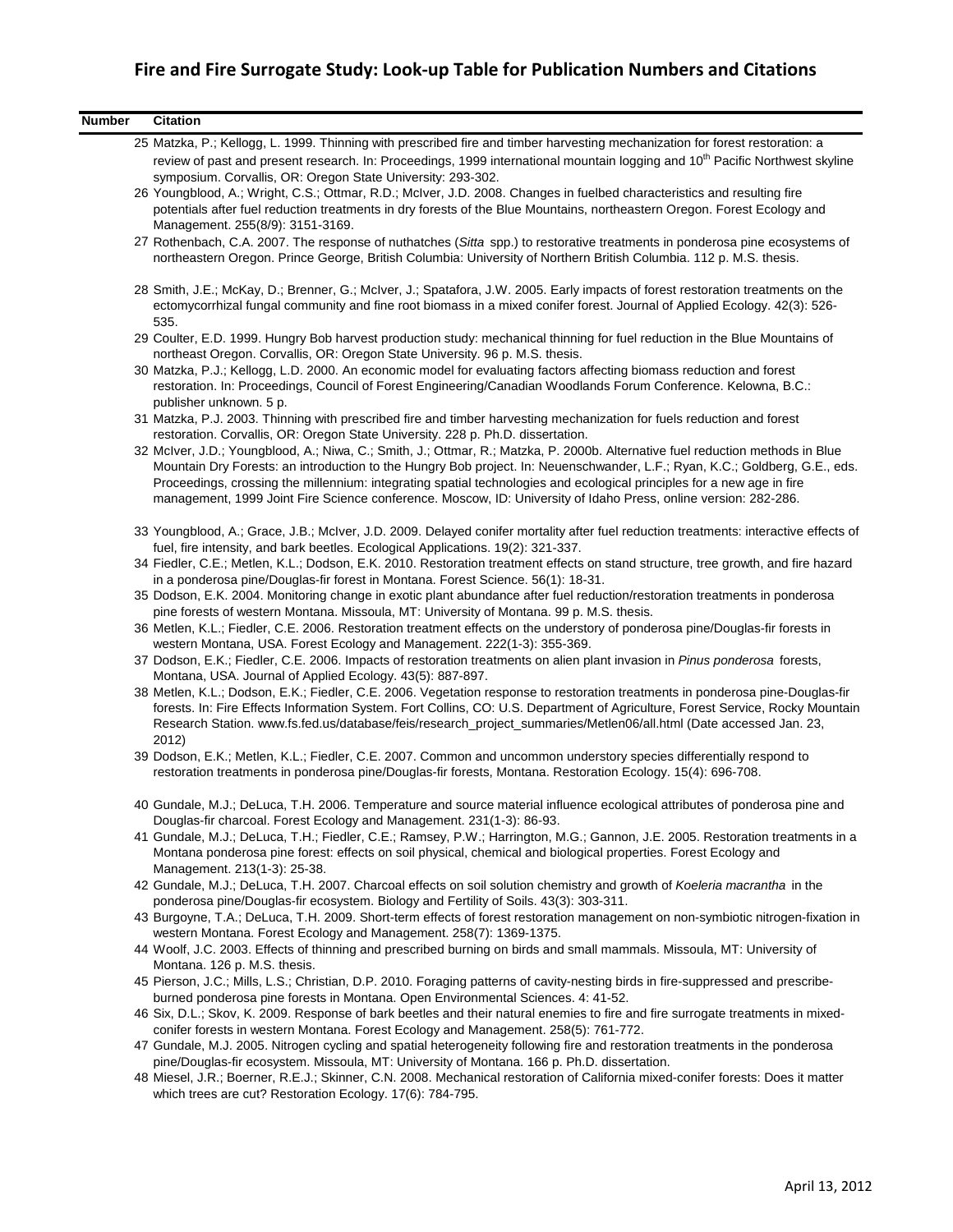| <b>Number</b> | <b>Citation</b>                                                                                                                                                                                                                                                                                                                                                                                                                          |
|---------------|------------------------------------------------------------------------------------------------------------------------------------------------------------------------------------------------------------------------------------------------------------------------------------------------------------------------------------------------------------------------------------------------------------------------------------------|
|               | 49 Schmidt, D.A.; Taylor, A.H.; Skinner, C.N. 2008. The influence of fuels treatment and landscape arrangement on simulated<br>fire behavior, southern Cascade Range, California. Forest Ecology and Management. 255(8/9): 3170-3184.                                                                                                                                                                                                    |
|               | 50 Miesel, J.; Skinner, C.; Boerner, R. 2006. Impact of fire on soil resource patterns in mixed-conifer forests in the southern<br>Cascade range of northern California. In: Dickinson, M.B., ed. Proceedings, fire in eastern oak forests: delivering science to<br>land managers. Gen. Tech. Rep. NRS-P-1. Newtown Square, PA: U.S. Department of Agriculture, Forest Service, Northern<br>Research Station: 290.                      |
|               | 51 Fettig, C.; Borys, R.; Dabney, C. 2010. Effects of fire and fire surrogate treatments on bark beetle-caused tree mortality in the<br>southern Cascades, California. Forest Science. 56(1): 60-73.                                                                                                                                                                                                                                     |
|               | 52 Stephens, S.L.; Moghaddas, J.J. 2005a. Experimental fuel treatment impacts on forest structure, potential fire behavior, and<br>predicted tree mortality in a California mixed conifer forest. Forest Ecology and Management. 215(1-3): 21-36.                                                                                                                                                                                        |
|               | 53 Kobziar, L.; Moghaddas, J.; Stephens, S.L. 2006. Tree mortality patterns following prescribed fires in a mixed conifer forest.<br>Canadian Journal of Forest Research. 36(12): 3222-3238.                                                                                                                                                                                                                                             |
|               | 54 Moghaddas, J.J.; Stephens, S.L.; York, R.A. 2008. Initial response of conifer and California black oak seedlings following fuel<br>reduction activities in a Sierra Nevada mixed conifer forest. Forest Ecology and Management. 255(8/9): 3141-3150.                                                                                                                                                                                  |
|               | 55 Collins, B.M.; Moghaddas, J.J.; Stephens, S.L. 2007. Initial changes in forest structure and understory plant communities<br>following fuel reduction activities in a Sierra Nevada mixed conifer forest. Forest Ecology and Management. 239(1-3): 102-<br>111.                                                                                                                                                                       |
|               | 56 Stephens, S.L.; Moghaddas, J.J. 2005b. Fuel treatment effects on snags and coarse woody debris in a Sierra Nevada mixed<br>conifer forest. Forest Ecology and Management. 214(1-3): 53-64.                                                                                                                                                                                                                                            |
|               | 57 Moghaddas, J.J.; Stephens, S.L. 2007b. Fire performance in traditional silvicultural and fire surrogate treatments in Sierran<br>mixed conifer forests: a brief summary. In: Powers, R.F., ed. Proceedings of the 2005 national silviculture workshop, restoring<br>fire-adapted ecosystems. Gen. Tech. Rep. PSW-GTR-203. Albany, CA: U.S. Department of Agriculture, Forest Service,<br>Pacific Southwest Research Station: 251-260. |
|               | 58 Stephens, S.; Rapp, V. 2008. Chainsaws or driptorches: How should fire risk be reduced? Fire Science Brief 6. Boise, ID:<br>Joint Fire Science Program. 6 p.                                                                                                                                                                                                                                                                          |
|               | 59 Moghaddas, E.E.Y.; Stephens, S.L. 2007a. Thinning, burning, and thin-burn fuel treatment effects on soil properties in a<br>Sierra Nevada mixed-conifer forest. Forest Ecology and Management. 250(3): 156-166.                                                                                                                                                                                                                       |
|               | 60 Moghaddas, E.E.Y.; Stephens, S.L. 2008. Mechanized fuel treatment effects on soil compaction in Sierra Nevada mixed-<br>conifer stands. Forest Ecology and Management. 255(8/9): 3098-3106.                                                                                                                                                                                                                                           |
|               | 61 Stephens, S.L.; Moghaddas, J.J.; Hartsough, B.R.; Moghaddas, E.E.Y.; Clinton, N.E. 2009b. Fuel treatment effects on stand-<br>level carbon pools, treatment-related emissions, and fire risk in a Sierra Nevada mixed-conifer forest. Canadian Journal of<br>Forest Research. 39(8): 1538-1547.                                                                                                                                       |
|               | 62 Apigian, K.O. 2005. Forest disturbance effects on insect and bird communities: insectivorous birds in coast live oak<br>woodlands and leaf litter arthropods in the Sierra Nevada. Berkeley, CA: University of California Berkeley. 178 p. Ph.D.<br>dissertation.                                                                                                                                                                     |
|               | 63 Amacher, A.J.; Barrett, R.H.; Moghaddas, J.J.; Stephens, S.L. 2008. Preliminary effects of fire and mechanical fuel<br>treatments on the abundance of small mammals in the mixed-conifer forest of the Sierra Nevada. Forest Ecology and<br>Management. 255(8/9): 3193-3202.                                                                                                                                                          |
|               | 64 Apigian, K.O.; Dahlsten, D.L.; Stephens, S.L. 2006b. Fire and fire surrogate treatment effects on leaf litter arthropods in a<br>western Sierra Nevada mixed-conifer forest. Forest Ecology and Management. 221(1-3): 110-122.                                                                                                                                                                                                        |
|               | 65 Apigian, K.O.; Dahlsten, D.L.; Stephens, S.L. 2006a. Biodiversity of Coleoptera and the importance of habitat structural<br>features in a Sierra Nevada mixed-conifer forest. Environmental Entomology. 35(4): 964-975.                                                                                                                                                                                                               |
|               | 66 Yasuda, D. 2008. Embracing "New Information": a manager's perspective. Fire Science Manager's Viewpoint. 6. Boise, ID:<br>Joint Fire Science Program. 4 p.                                                                                                                                                                                                                                                                            |
|               | 67 Knapp, E.E.; Schwilk, D.W.; Kane, J.M.; Keeley, J.E. 2007. Role of burning season on initial understory vegetation response<br>to prescribed fire in a mixed conifer forest. Canadian Journal of Forest Research. 37(1): 11-22.                                                                                                                                                                                                       |
|               | 68 Knapp, E.E.; Keeley, J.E.; Ballenger, E.A.; Brennan T.J. 2005. Fuel reduction and coarse woody debris dynamics with early<br>season and late season prescribed fire in a Sierra Nevada mixed conifer forest. Forest Ecology and Management. 208(1-3):<br>383-397.                                                                                                                                                                     |
|               | 69 Knapp, E.E.; Keeley, J.E. 2006. Heterogeneity in fire severity within early season and late season prescribed burns in a<br>mixed-conifer forest. International Journal of Wildland Fire. 15(1): 37-45.                                                                                                                                                                                                                               |
|               | 70 van Mantgem, P.J.; Schwilk, D.W. 2009. Negligible influence of spatial autocorrelation in the assessment of fire effects in a<br>mixed conifer forest. Fire Ecology. 5(2): 116-125.                                                                                                                                                                                                                                                   |
|               | 71 Hamman, S.T.; Burke, I.C.; Knapp, E.E. 2008. Soil nutrients and microbial activity after early and late season prescribed<br>burns in a Sierra Nevada mixed conifer forest. Forest Ecology and Management. 256(3): 367-374.                                                                                                                                                                                                           |

72 Monroe, M.E.; Converse, S.J. 2006. The effects of early season and late season prescribed fires on small mammals in a Sierra Nevada mixed conifer forest. Forest Ecology and Management. 236(2-3): 229-240.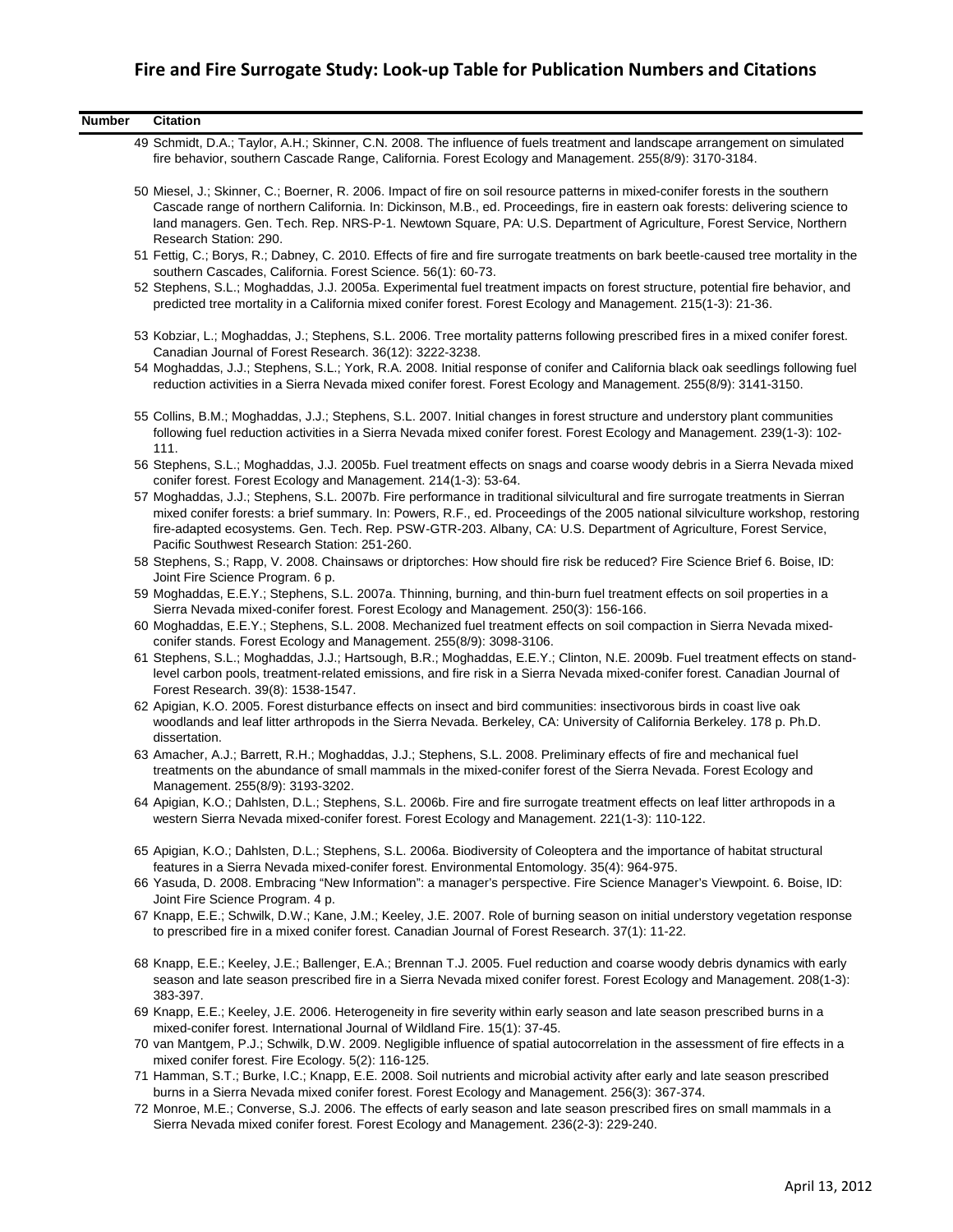| <b>Citation</b>                                                                                                                                                                                                                                                                                                                                                                                                                                                   |
|-------------------------------------------------------------------------------------------------------------------------------------------------------------------------------------------------------------------------------------------------------------------------------------------------------------------------------------------------------------------------------------------------------------------------------------------------------------------|
| 73 Ferrenberg, S.M.; Schwilk, D.W.; Knapp, E.E.; Groth, E.; Keeley, J.E. 2006. Fire decreases arthropod abundance but<br>increases diversity: early and late season prescribed fire effects in a Sierra Nevada mixed-conifer forest. Fire Ecology. 2(2):<br>79-102.                                                                                                                                                                                               |
| 74 Schwilk, D.W.; Knapp, E.E.; Ferrenberg, S.M.; Keeley, J.E.; Caprio, A.C. 2006. Tree mortality from fire and bark beetles<br>following early and late season prescribed fires in a Sierra Nevada mixed-conifer forest. Forest Ecology and Management.<br>232(1-3): 36-45.                                                                                                                                                                                       |
| 75 Converse, S.J.; Dickson, B.G.; White, G.C.; Block, W.M. 2004. Estimating small mammal abundance on fuels treatment units<br>in southwestern ponderosa pine forests. In: van Riper, C., III; Cole, K.L. eds. The Colorado Plateau: cultural, biological, and<br>physical research. Tucson, AZ: University of Arizona Press: 113-120.                                                                                                                            |
| 76 Converse, S.J. 2005. Small mammal responses to forest restoration and fuel reduction. Fort Collins, CO: Colorado State<br>University. 231 p. Ph.D. dissertation.                                                                                                                                                                                                                                                                                               |
| 77 Converse, S.J.; White, G.C.; Block, W.M. 2006b. Small mammal responses to thinning and wildfire in ponderosa pine-<br>dominated forests of the southwestern United States. Journal of Wildlife Management. 70(6): 1711-1722.                                                                                                                                                                                                                                   |
| 78 Hurteau, S.; Sisk, T.; Dickson, B.; Block, W. 2010. Variability in nest density, occupancy, and home range size of western<br>bluebirds after forest treatments. Forest Science. 56(1): 131-138.                                                                                                                                                                                                                                                               |
| 79 Rebbeck, J.; Long, R.; Yaussy, D. 2004. Survival of hardwood seedlings and saplings following overstory thinning and<br>prescribed fires in mixed-oak forests of southern Ohio. Gen. Tech. Rep. SRS-GTR-73. Asheville, NC: U.S. Department of<br>Agriculture, Forest Service, Southern Research Station: 275-284.                                                                                                                                              |
| 80 Yaussy, D.A.; Dickinson, M.B.; Bova, A.S. 2004. Prescribed surface-fire tree mortality in southern Ohio: equations based on                                                                                                                                                                                                                                                                                                                                    |
| thermocouple probe temperatures. In: Yaussy, D.A.; Hix, D.M.; Long, R.P.; Goebel, P.C., eds. Proceedings, 14 <sup>th</sup> central<br>hardwood forest conference. Gen. Tech. Rep. GTR-NE-316. Newtown Square, PA: U.S. Department of Agriculture, Forest<br>Service, Northeastern Research Station: 67-75.                                                                                                                                                        |
| 81 Albrecht, M.A.; McCarthy, B.C. 2006. Effects of prescribed fire and thinning on tree recruitment patterns in central hardwood<br>forests. Forest Ecology and Management. 226(1-3): 88-103.                                                                                                                                                                                                                                                                     |
| 82 Joesting, H.M.; McCarthy, B.C.; Brown, K.J. 2007. The photosynthetic response of American chestnut seedlings to differing<br>light conditions. Canadian Journal of Forest Research. 37(9): 1714-1722.                                                                                                                                                                                                                                                          |
| 83 Chiang, J.M.; Brown, K.J. 2007. Improving the budburst phenology subroutine in the forest carbon model PnET. Ecological<br>Modeling. 205(3-4): 515-526.                                                                                                                                                                                                                                                                                                        |
| 84 Iverson, L.R.; Hutchinson, T.F.; Prasad, A.M.; Peters, M.P. 2008. Thinning, fire, and oak regeneration across a<br>heterogeneous landscape in the eastern U.S: 7-year results. Forest Ecology and Management. 255(7): 3035-3050.                                                                                                                                                                                                                               |
| 85 Chiang, J.M.; McEwan, R.W.; Yaussy, D.A.; Brown, K.J. 2007. The effects of prescribed fire and silvicultural thinning on the<br>aboveground carbon stocks and net primary production of overstory trees in an oak-hickory ecosystem in southern Ohio.<br>Forest Ecology and Management. 255(5/6): 1584-1594.                                                                                                                                                   |
| 86 Hutchinson, T.F.; Long, R.P.; Ford, R.D.; Sutherland, E.K. 2008. Fire history and the establishment of oaks and maples in<br>second-growth forests. Canadian Journal of Forest Research. 38(5): 1184-1198.                                                                                                                                                                                                                                                     |
| 87 Giuliani, R.; Brown, K.J. 2008. Within-canopy sampling of global irradiance to describe downwelling light distribution and infer<br>canopy stratification in a broadleaf forest. Tree Physiology. 28(9): 1407-1419.                                                                                                                                                                                                                                            |
| 88 Chiang, J.M.; Brown, K.J. 2010. The effects of thinning and burning treatments on within-canopy variation of leaf traits in<br>hardwood forests of southern Ohio. Forest Ecology and Management. 260(6): 1065-1075.                                                                                                                                                                                                                                            |
| 89 Huang, J.; Boerner, R.E.J. 2007. Effects of fire alone or combined with thinning on tissue nutrient concentrations and nutrient<br>resorption in Desmodium nudiflorum. Oecologia. 153(2): 233-243.                                                                                                                                                                                                                                                             |
| 90 Huang, J. 2007. Ecological responses of two forest understory herbs to changes in resources caused by prescribed fire alone<br>or in combination with restoration thinning. Columbus, OH: Ohio State University. 191 p. Ph.D. dissertation.                                                                                                                                                                                                                    |
| 91 Phillips, R.; Hutchinson, T.; Brudnak, L.; Waldrop T. 2007. Fire and fire surrogate treatments in mixed-oak forests: effects on<br>herbaceous layer vegetation. In: Butler, B.W.; Cook, W., comp. Proceedings, the fire environment-innovations,<br>management, and policy. RMRS-P-46CD. Fort Collins, CO: U.S. Department of Agriculture, Forest Service, Rocky Mountain<br>Research Station: 475-485.                                                        |
| 92 Huang, J.; Boerner, R.E.J.; Rebbeck, J. 2007. Ecophysiological responses of two herbaceous species to prescribed burning,<br>alone or in combination with overstory thinning. American Journal of Botany. 94(5): 755-763.                                                                                                                                                                                                                                      |
| 93 Huang, J.; Boerner, R.E.J. 2008. Shifts in morphological traits, seed production, and early establishment of Desmodium<br>nudiflorum following prescribed fire, alone or in combination with forest canopy thinning. Botany. 86(4): 376-384.                                                                                                                                                                                                                   |
| 94 Yaussy, D.; Rebbeck, J.; Iverson, L.; Hutchinson, T.; Long, R. 2003. Comparison of a low-tech vs. a high-tech method to<br>evaluate surface fire temperatures. In: Van Sambeek, J.W.; Dawson, J.O.; Ponder, F., Jr.; Loewenstein, E.F.; Fralish, J.S.,<br>eds. Proceedings, 13 <sup>th</sup> central hardwood forest conference. Gen. Tech. Rep. NC-234. St. Paul, MN: U.S. Department of<br>Agriculture, Forest Service, North Central Research Station: 295. |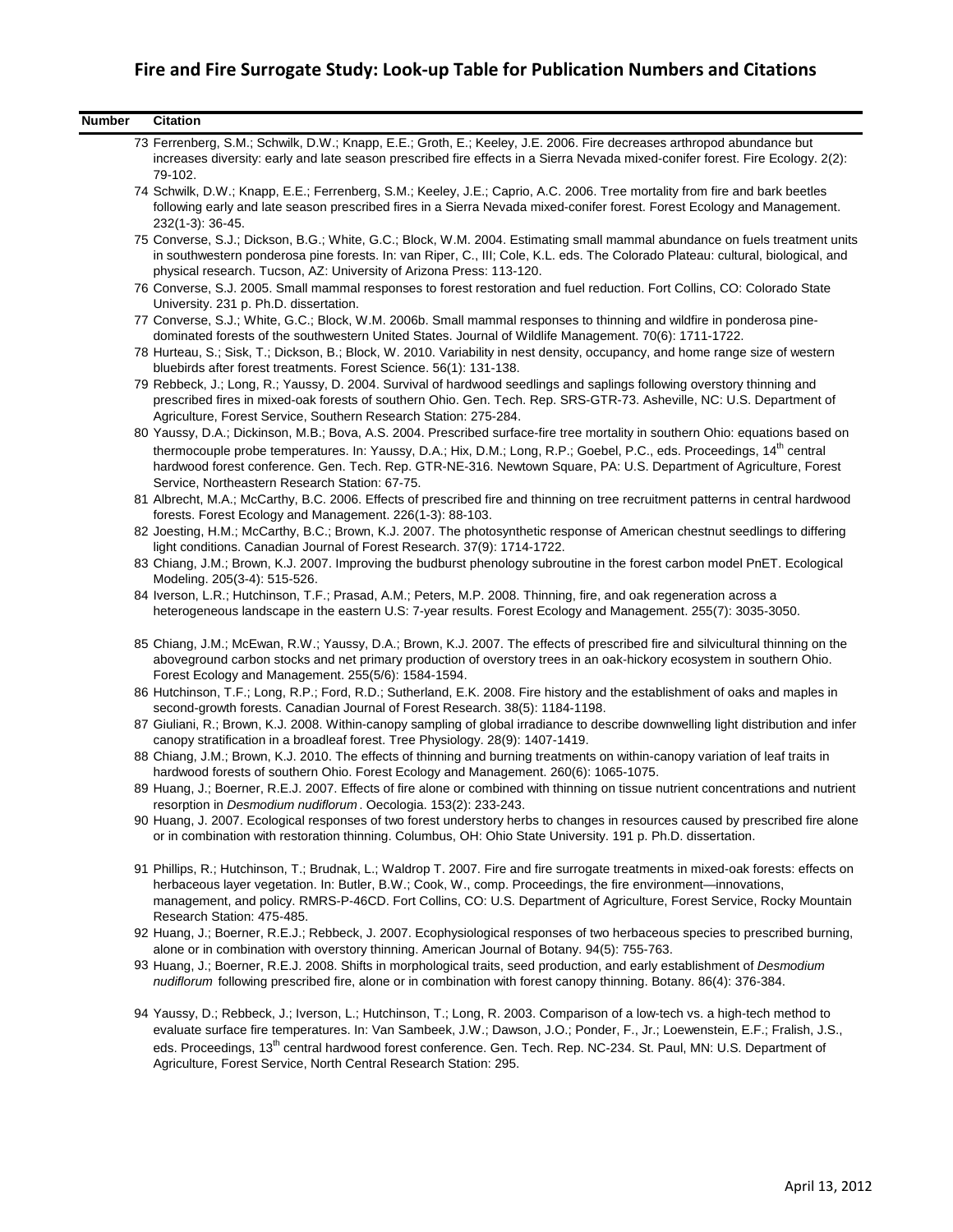| <b>Number</b> | <b>Citation</b>                                                                                                                                                                                                                                                                                                                                                                                                                                                                                              |
|---------------|--------------------------------------------------------------------------------------------------------------------------------------------------------------------------------------------------------------------------------------------------------------------------------------------------------------------------------------------------------------------------------------------------------------------------------------------------------------------------------------------------------------|
|               | 95 Iverson, L.R.; Yaussy, D.; Rebbeck, J.; Hutchinson, T.; Long, R.; McCarthy, B.; Riccardi, C.; Prasad, A. 2003. Spatial and<br>temporal distribution of fire temperatures from prescribed fires in the mixed oak forests of southern Ohio. In: Van Sambeek,                                                                                                                                                                                                                                                |
|               | J.W.; Dawson, J.O.; Ponder, F., Jr.; Loewenstein, E.F.; Fralish, J.S., eds. Proceedings, 13 <sup>th</sup> central hardwood forest<br>conference. Gen. Tech. Rep. NC-234. St. Paul, MN: U.S. Department of Agriculture, Forest Service, North Central Research<br>Station: 293-294.                                                                                                                                                                                                                           |
|               | 96 Iverson, L.R.; Prasad, A.M.; Hutchinson, T.F.; Rebbeck, J.; Yaussy, D.A. 2004. Fire and thinning in an Ohio oak forest: grid-                                                                                                                                                                                                                                                                                                                                                                             |
|               | based analyses of fire behavior, environmental conditions, and tree regeneration across a topographic moisture gradient. In:<br>Spetich, M.A. Proceedings, Upland oak ecology symposium: history, current conditions, and sustainability. Gen. Tech. Rep.<br>SRS-73. Asheville, NC: U.S. Department of Agriculture, Forest Service, Southern Research Station: 190-197.                                                                                                                                      |
|               | 97 Iverson, L.R.; Yaussy, D.A.; Rebbeck, J.; Hutchinson, T.F.; Long, R.P.; Prasad, A.M. 2004. A comparison of thermocouples<br>and temperature paints to monitor spatial and temporal characteristics of landscape-scale prescribed fires. International<br>Journal of Wildland Fire. 13(3): 311-322.                                                                                                                                                                                                        |
|               | 98 Graham, J.B.; McCarthy, B.C. 2006. Forest floor fuel dynamics in mixed-oak forests of south-eastern Ohio. International<br>Journal of Wildland Fire. 15(4): 479-488.                                                                                                                                                                                                                                                                                                                                      |
|               | 99 Boerner, R.E.J.; Brinkman, J.A. 2004. Spatial, temporal, and restoration treatment effects on soil resources in mixed-oak                                                                                                                                                                                                                                                                                                                                                                                 |
|               | forests of southeastern Ohio. Yaussy, D.A.; Hix, D.M.; Long, R.P.; Goebel, P.C., eds. Proceedings, 14 <sup>th</sup> central hardwood<br>forest conference. GTR-NE-316. Newtown Square, PA: U.S. Department of Agriculture, Forest Service, Northeastern<br>Research Station: 241-254.                                                                                                                                                                                                                        |
|               | 100 Boerner, R.E.J.; Brinkman, J.A.; Smith, A. 2005. Seasonal variations in enzyme activity and organic carbon in soil of a burned<br>and unburned hardwood forest. Soil Biology and Biochemistry. 37(8): 1419-1426.                                                                                                                                                                                                                                                                                         |
|               | 101 Boerner, R.E.J.; Brinkman, J.A.; Yaussy, D.A. 2007. Ecosystem restoration treatments affect soil physical and chemical                                                                                                                                                                                                                                                                                                                                                                                   |
|               | properties in Appalachian mixed-oak forests. In: Buckley, D.S.; Clatterbuck, W.S., eds. Proceedings, 15 <sup>th</sup> central hardwood<br>forest conference. e-Gen. Tech. Rep. SRS-101. Asheville, NC: U.S. Department of Agriculture, Forest Service, Southern<br>Research Station: 107-115.                                                                                                                                                                                                                |
|               | 102 Giai, C.; Boerner, R.E.J. 2007. Effects of ecological restoration on microbial activity, microbial functional diversity, and soil<br>organic matter in mixed-oak forests of southern Ohio, USA. Applied Soil Ecology. 35(2): 281-290.                                                                                                                                                                                                                                                                    |
|               | 103 Miesel, J.R. 2009. Restoring mixed-conifer forests with fire and mechanical thinning: effects on soil properties and mature<br>conifer foliage. Columbus, OH: Ohio State University. 209 p. Ph.D. dissertation.                                                                                                                                                                                                                                                                                          |
|               | 104 Streby, H.M.; Miles, D.B. 2010. Assessing ecosystem restoration alternatives in eastern deciduous hardwood forests using<br>avian nest survival. Open Environmental Sciences. 4: 31-40.                                                                                                                                                                                                                                                                                                                  |
|               | 105 Riccardi, C.L.; McCarthy, B.C.; Long, R.P. 2004. Oak seed production, weevil (Coleoptera: Curculionidae) populations, and<br>predation rates in mixed-oak forests of southeast Ohio. In: Yaussy, D.A.; Hix, D.M.; Long, R.P.; Goebel, P.C., eds.                                                                                                                                                                                                                                                         |
|               | Proceedings, 14 <sup>th</sup> central hardwood forest conference, Gen. Tech. Rep. NE-316. Newtown Square, PA: U.S. Department of                                                                                                                                                                                                                                                                                                                                                                             |
|               | Agriculture, Forest Service, Northeastern Research Station: 10-20.<br>106 Lombardo, J.A.; McCarthy, B.C. 2008. Forest management and curculionid weevil diversity in mixed oak forests of                                                                                                                                                                                                                                                                                                                    |
|               | southeastern Ohio. Natural Areas Journal. 28(4): 363-369.<br>107 Giai, C. 2009. Fire, exotic earthworms and plant litter decomposition in the landscape context. Columbus, OH: Ohio State                                                                                                                                                                                                                                                                                                                    |
|               | University. 151 p. Ph.D. dissertation.                                                                                                                                                                                                                                                                                                                                                                                                                                                                       |
|               | 108 McQuattie, C.J.; Rebbeck, J.; Yaussy, D.A. 2004. Effects of fire and thinning on growth, mycorrhizal colonization, and leaf                                                                                                                                                                                                                                                                                                                                                                              |
|               | anatomy of black oak and red maple seedlings. In: Yaussy, D.A.; Hix, D.M.; Long, R.P.; Goebel, P.C., eds. Proceedings, 14th<br>central hardwood forest conference. Gen. Tech. Rep. GTR-NE-316. Newtown Square, PA: U.S. Department of Agriculture,<br>Forest Service, Northeastern Research Station: 200-208.                                                                                                                                                                                                |
|               | 109 Phillips, R.J.; Waldrop, T.A.; Chapman, G.L.; Mohr, H.H.; Callaham, M.A.; Flint, C.T. 2004. Effects of fuel-reduction<br>techniques on vegetative composition of Piedmont loblolly-shortleaf pine communities: preliminary results of the National Fire                                                                                                                                                                                                                                                  |
|               | and Fire Surrogate study. In: Connor, K.F., ed. Proceedings, 12 <sup>th</sup> biennial southern silvicultural research conference, Gen.<br>Tech. Rep. SRS-71. Asheville, NC: U.S. Department of Agriculture, Forest Service, Southern Research Station: 44-47.                                                                                                                                                                                                                                               |
|               | 110 Phillips, R.J.; Waldrop, T.A. 2008. Changes in vegetation structure and composition in response to fuel reduction treatments<br>in the South Carolina Piedmont. Forest Ecology and Management. 255(8/9): 3107-3116.                                                                                                                                                                                                                                                                                      |
|               | 111 Mohr, H.H.; Waldrop, T.A.; Rideout, S.; Phillips, R.J.; Flint, C.T. 2004. Effectiveness of fire and fire surrogate treatments for<br>controlling wildfire behavior in Piedmont forests: a simulation study. In: Connor, K.F., ed. Proceedings, 12 <sup>th</sup> biennial southern<br>silvicultural research conference. Gen. Tech. Rep. SRS-71. Asheville, NC: U.S. Department of Agriculture, Forest Service,<br>Southern Research Station: 71-73.                                                      |
|               | 112 Waldrop, T.A.; Glass, D.W.; Rideout, S.; Shelburne, V.B.; Mohr, H.H.; Phillips, R.J. 2004. An evaluation of fuel-reduction<br>treatments across a landscape gradient in the Piedmont forests: preliminary results of the National Fire and Fire Surrogate<br>study. In: Connor, K.F., ed. Proceedings, 12 <sup>th</sup> biennial southern silvicultural research conference. Gen. Tech. Rep. SRS-71.<br>Asheville, NC: U.S. Department of Agriculture, Forest Service, Southern Research Station: 54-59. |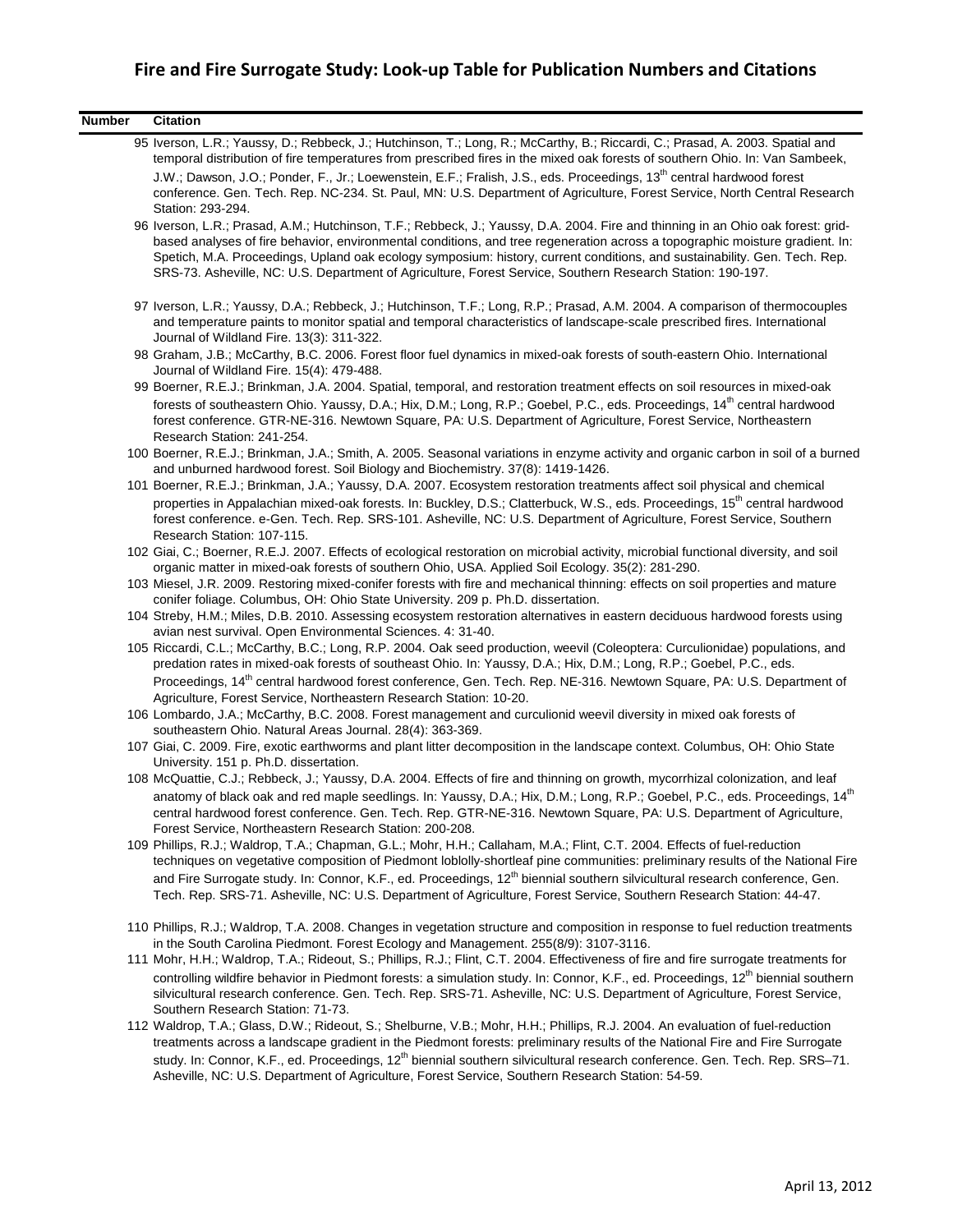| <b>Number</b> | <b>Citation</b>                                                                                                                                                                                                                                                                                                                                                                                                                                             |
|---------------|-------------------------------------------------------------------------------------------------------------------------------------------------------------------------------------------------------------------------------------------------------------------------------------------------------------------------------------------------------------------------------------------------------------------------------------------------------------|
|               | 113 Mohr, H.H.; Waldrop, T.A. 2006. A simulation of wildfire behavior in Piedmont forests. In: Conner, K.F., ed. Proceedings, 13 <sup>th</sup><br>biennial southern silvicultural research conference. Gen. Tech. Rep. SRS-92. Asheville, NC: U.S. Department of Agriculture,<br>Forest Service, Southern Research Station: 507-509.                                                                                                                        |
|               | 114 Brudnak, L.; Waldrop, T.A.; Phillips, R.J. 2010. Use of a thermocouple-datalogger system to evaluate overstory mortality. In:<br>Stanturf, J.A., ed. Proceedings, 14 <sup>th</sup> biennial southern silvicultural research conference. Gen. Tech. Rep. SRS-121. Asheville,<br>NC: U.S. Department of Agriculture, Forest Service, Southern Research Station: 515-517.                                                                                  |
|               | 115 Lione, D. 2002. Effects of prescribed burning and thinning as fuel reduction treatments on the soils of the Clemson<br>Experimental Forest. Clemson, SC: Clemson University. 87 p. M.S. thesis.                                                                                                                                                                                                                                                         |
|               | 116 Callaham, M.A.; Anderson, P.H.; Waldrop, T.A.; Lione, D.J.; Shelburne, V.B. 2004. Litter decomposition and soil respiration<br>responses to fuel-reduction treatments in Piedmont loblolly pine forests. In: Connor, K.F., ed. Proceedings, 12 <sup>th</sup> biennial<br>southern silvicultural research conference. Gen. Tech. Rep. SRS-71. Asheville, NC: U.S. Department of Agriculture, Forest<br>Service, Southern Research Station: 25-29.        |
|               | 117 Shelburne, V.B.; Boyle, M.F.; Lione, D.J.; Waldrop, T.A. 2004. Preliminary effects of prescribed burning and thinning as fuel<br>reduction treatments on the Piedmont soils of the Clemson Experimental Forest. In: Connor, K.F., ed. Proceedings, 12 <sup>th</sup><br>biennial southern silvicultural research conference. Gen. Tech. Rep. SRS-71. Asheville, NC: U.S. Department of Agriculture,<br>Forest Service, Southern Research Station: 35-38. |
|               | 118 Boerner, R.E.J.; Waldrop, T.A.; Shelburne, V.B. 2006. Wildfire mitigation strategies affect soil enzyme activity and soil<br>organic carbon in loblolly pine (Pinus taeda) forests. Canadian Journal of Forest Research. 36(12): 3148-3154.                                                                                                                                                                                                             |
|               | 119 Kilpatrick, E.S. 2002. The effects of prescribed burning and thinning as fuel reduction treatments on herpetofauna in the<br>upper Piedmont of South Carolina. Clemson, SC: Clemson University. 66 p. M.S. thesis.                                                                                                                                                                                                                                      |
|               | 120 Zebehazy, L.A. 2002. Avian and arthropod community responses to fuel reduction treatments in the upper Piedmont of South<br>Carolina. Clemson, SC: Clemson University. 86 p. M.S. thesis.                                                                                                                                                                                                                                                               |
|               | 121 Kubacz, D.B. 2003. Effects of fire and fire surrogate treatments on small mammals in the South Carolina Piedmont. Clemson,<br>SC: Clemson University. 73 p. M.S. thesis.                                                                                                                                                                                                                                                                                |
|               | 122 Kilpatrick, E.S.; Kubacz, D.B.; Guynn, D.C., Jr.; Lanham, J.D.; Waldrop, T.A. 2004. The effects of prescribed burning and<br>thinning on herpetofauna and small mammals in the upper Piedmont of South Carolina: preliminary results of the National                                                                                                                                                                                                    |
|               | Fire and Fire Surrogate study. In: Connor, K.F., ed. Proceedings, 12 <sup>th</sup> biennial southern silvicultural research conference.<br>Gen. Tech. Rep. SRS-71. Asheville, NC: U.S. Department of Agriculture, Forest Service, Southern Research Station: 18-22.                                                                                                                                                                                         |
|               | 123 Zebehazy, L.A.; Lanham, J.D.; Waldrop, T.A. 2004. Seasonal avifauna responses to fuel reduction treatments in the upper<br>Piedmont of South Carolina: Results from phase 1 of the National Fire and Fire Surrogate study. In: Connor, K.F., ed.<br>Proceedings, 12 <sup>th</sup> biennial southern silvicultural research conference. Gen. Tech. Rep. SRS-71. Asheville, NC: U.S.                                                                      |
|               | Department of Agriculture, Forest Service, Southern Research Station: 82-86.<br>124 Leput, D.W. 2004. Eastern red bat (Lasiurus borealis) and eastern pipistrelle (Pipistrellus subflavus) maternal roost<br>selection: implications for forest management. Clemson, SC: Clemson University. 86 p. M.S. thesis.                                                                                                                                             |
|               | 125 Kilpatrick, E.S. 2006. Responses of vertebrate fauna to prescribed fire and fuel reduction treatments in the southern<br>Piedmont. Clemson, SC: Clemson University. 198 p. Ph.D. dissertation.                                                                                                                                                                                                                                                          |
|               | 126 Loeb, S.C.; Waldrop, T.A. 2008. Bat activity in relation to fire and fire surrogate treatments in southern pine stands. Forest<br>Ecology and Management. 255(8/9): 3185-3192.                                                                                                                                                                                                                                                                          |
|               | 127 Kilpatrick, E.S.; Lanham, J.D.; Waldrop, T.A. 2010. Effects of fuel reduction treatments on avian nest density in the upper<br>Piedmont of South Carolina. Open Environmental Sciences. 4: 70-75.                                                                                                                                                                                                                                                       |
|               | 128 Vickers, M.E. 2003. Spider (Araneae) responses to fuel reduction in a Piedmont forest in upstate South Carolina. Clemson,<br>SC: Clemson University. 115 p. M.S. thesis.                                                                                                                                                                                                                                                                                |
|               | 129 Staeben, J.C. 2003. The effects of fire and fire surrogate forest management practices on coleopterans in the Clemson<br>Experimental Forest. Clemson, SC: Clemson University. 90 p. M.S. thesis.                                                                                                                                                                                                                                                       |
|               | 130 Boyle, M.F. 2002. Short-term response of bark beetles to fuel reduction treatments in the upper Piedmont. Clemson, SC:<br>Clemson University. 87 p. M.S. thesis.                                                                                                                                                                                                                                                                                        |
|               | 131 Boyle, M.F.; Hedden, R.L.; Waldrop, T.A. 2004. Impact of prescribed fire and thinning on host resistance to the southern pine<br>beetle: preliminary results of the National Fire and Fire Surrogate study. In: Connor, K.F., ed. Proceedings, 12 <sup>th</sup> biennial<br>southern silvicultural research conference. Gen. Tech. Rep. SRS-71. Asheville, NC: U.S. Department of Agriculture, Forest<br>Service, Southern Research Station: 60-64.     |
|               | 132 Moody, J.M. 2002. Fire and alternative fuel treatments on soil nitrogen: a case study of Myakka River State Park.<br>Tallahassee, FL: Florida A&M University. 52 p. M.S. thesis.                                                                                                                                                                                                                                                                        |
|               | 133 Reetz, M.J.; Farley, E.; Contreras, T.A. 2008. Evidence for Bachman's Sparrow raising Brown-headed Cowbirds to fledging.<br>Wilson Journal of Ornithology. 120(3): 625-627.                                                                                                                                                                                                                                                                             |
|               | 134 Frank, J.H.; Foltz, J.L.; Almquist, D.T. 2005. The female of Oxybleptes meridionalis (Coleoptera: Staphylinidae:<br>Staphylininae) and range extension for Oxybleptes. Florida Entomologist. 88(2): 199-200.                                                                                                                                                                                                                                            |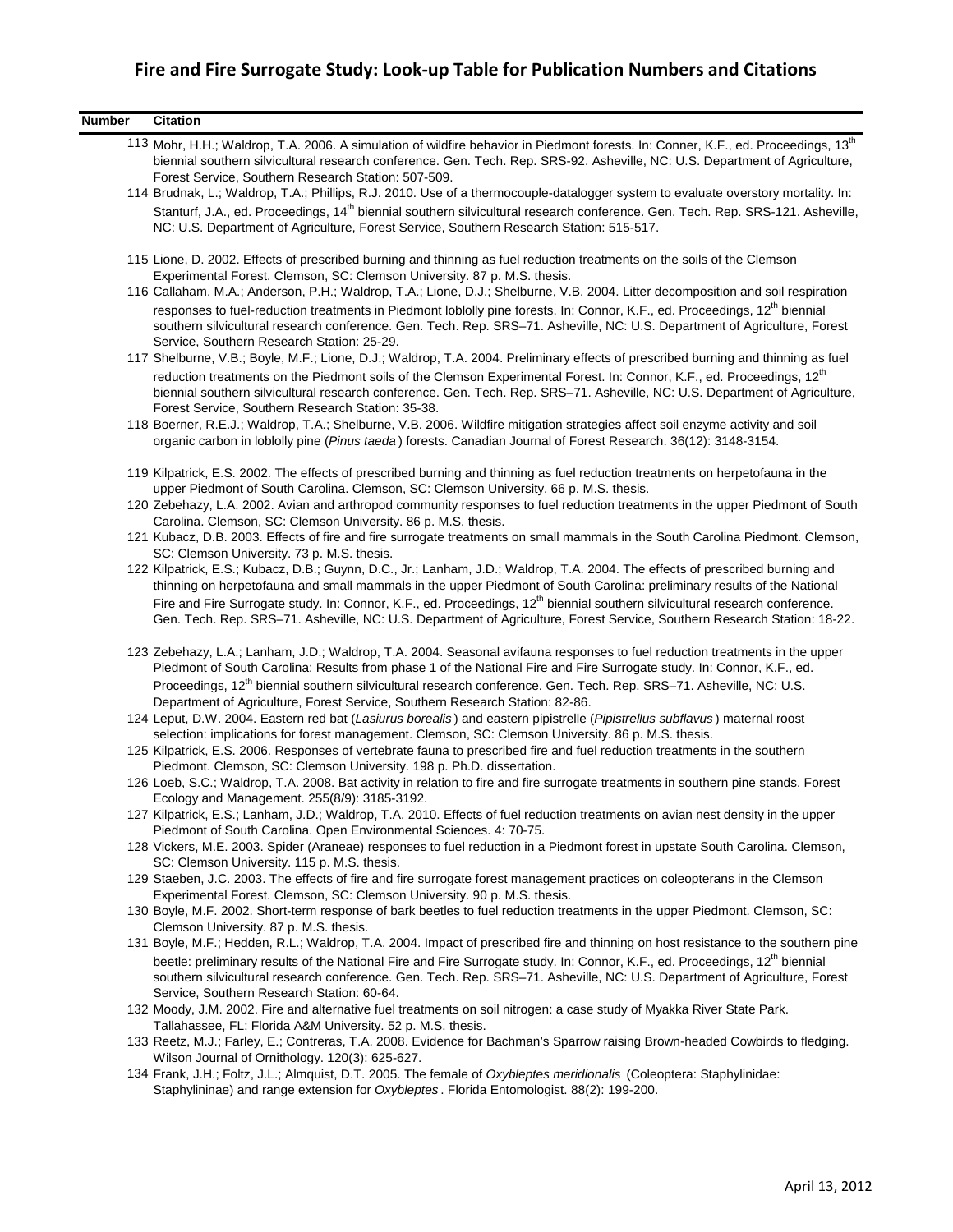| <b>Number</b> | <b>Citation</b>                                                                                                                                                                                                                                                                                          |
|---------------|----------------------------------------------------------------------------------------------------------------------------------------------------------------------------------------------------------------------------------------------------------------------------------------------------------|
|               | 135 Outcalt, K.W. 2003. Developing management options for longleaf communities of the Gulf Coastal Plain. In: Kush, J.S.,                                                                                                                                                                                |
|               | comp. Proceedings, 4 <sup>th</sup> Longleaf Alliance regional conference, longleaf pine: a southern legacy rising from the ashes.<br>Longleaf Alliance Report No. 6. Andalusia, AL: The Longleaf Alliance: 126-129.                                                                                      |
|               | 136 Outcalt, K.W.; Foltz, J.L. 2004. Impacts of growing-season prescribed burns in the Florida pine flatwoods type. In: Connor,                                                                                                                                                                          |
|               | K.F., ed. Proceedings, 12 <sup>th</sup> biennial southern silvicultural research conference. Gen. Tech. Rep. SRS-71. Asheville, NC: U.S.<br>Department of Agriculture, Forest Service, Southern Research Station: 30-34.                                                                                 |
|               | 137 Outcalt, K.W. 2005. Restoring structure and composition of longleaf pine ecosystems of the Gulf Coastal Plains. In: Kush,                                                                                                                                                                            |
|               | J.S., comp. Proceedings, 5 <sup>th</sup> Longleaf Alliance regional conference. Longleaf Alliance Report No. 8. Andalusia, AL: The<br>Longleaf Alliance: 97-100.                                                                                                                                         |
|               | 138 Rompré, G. 2003. Successful nesting of the Sharp-shinned Hawk (Accipiter striatus) in a longleaf pine stand in southern<br>Alabama. Alabama Birdlife. 49(1): 10-13.                                                                                                                                  |
|               | 139 Rall, A.E. 2004. Effects of longleaf pine management practices on the herpetofauna of south Alabama. Auburn, AL: Auburn<br>University. 61 p. M.S. thesis.                                                                                                                                            |
|               | 140 Sharp, N.W. 2005. Demography of small mammal populations in longleaf pine undergoing restoration. Auburn, AL: Auburn<br>University. 84 p. M.S. thesis.                                                                                                                                               |
|               | 141 Sharp, N.W.; Mitchell, M.S.; Grand; J.B. 2009. Sources, sinks, and spatial ecology of cotton mice in longleaf pine stands<br>undergoing restoration. Journal of Mammalogy: 90(6): 1440-1448.                                                                                                         |
|               | 142 Steen, D.A.; McGee, A.E.R.; Hermann, S.M.; Stiles, J.A.; Stiles, S.H.; Guyer, C. 2010. Effects of forest management on<br>amphibians and reptiles: generalist species obscure trends among native forest associates. Open Environmental Sciences.<br>4: 24-30.                                       |
|               | 143 Robinson, W.D.; Rompré, G. 2010. Nest survival of understory birds in longleaf pine forests exposed to fire and fire-surrogate<br>treatments. Open Environmental Sciences. 4: 63-69.                                                                                                                 |
|               | 144 Phillips, R.J.; Waldrop, T.A.; Simon, D.M. 2010. Third-year responses of understory woody regeneration to fuel reduction                                                                                                                                                                             |
|               | treatments in the Southern Appalachian Mountains. In: Stanturf, J.A., ed. Proceedings, 14 <sup>th</sup> biennial southern silvicultural<br>research conference. Gen. Tech. Rep. SRS-121. Asheville, NC: U.S. Department of Agriculture, Forest Service, Southern<br>Research Station: 289-293.           |
|               | 145 Phillips, R.J.; Waldrop, T.A.; Simon, D.M. 2006. Assessment of the FARSITE model for predicting fire behavior in the                                                                                                                                                                                 |
|               | Southern Appalachian Mountains. In: Connor, K.F., ed. Proceedings, 13 <sup>th</sup> biennial southern silvicultural research conference.<br>Gen. Tech. Rep. SRS-92. Asheville, NC: U.S. Department of Agriculture, Forest Service, Southern Research Station: 521-<br>525.                               |
|               | 146 Gambrell, H.E.; Waldrop, T.A.; Wang, G.G. [In press]. Fuel dynamics across southern Appalachian landscapes. In: 15 <sup>th</sup><br>biennial southern silvicultural research conference. Asheville, NC: U.S. Department of Agriculture, Forest Service, Southern<br>Research Station.                |
|               | 147 Waldrop, T.; Phillips, R.; Simon, D. 2010. Fuels and predicted fire behavior in the southern Appalachian Mountains after fire<br>and fire surrogate treatments. Forest Science. 56(1): 32-45.                                                                                                        |
|               | 148 Mohr, H.H.; Waldrop, T.A.; Simon, D.M. 2010. Using BEHAVEPlus for predicting fire behavior in southern Appalachian                                                                                                                                                                                   |
|               | hardwood stands subjected to fuel reduction treatments. In: Stanturf, J.A., ed. Proceedings, 14 <sup>th</sup> biennial southern silvicultural<br>research conference. Gen. Tech. Rep. SRS-121. Asheville, NC: U.S. Department of Agriculture, Forest Service, Southern<br>Research Station: 565-567.     |
|               | 149 Coates, T.A.; Shelburne, V.B.; Waldrop, T.A.; Smith, B.R.; Hill, H.S., Jr.; Simon, D.M. 2010. Forest soil response to fuel                                                                                                                                                                           |
|               | reduction treatments in the southern Appalachian Mountains. In: Stanturf, J.A., ed. Proceedings, 14 <sup>th</sup> biennial southern<br>silvicultural research conference. Gen. Tech. Rep. SRS-121. Asheville, NC: U.S. Department of Agriculture, Forest Service,<br>Southern Research Station: 283-287. |
|               | 150 Tomcho, A.L. 2004. Effects of prescribed fire and understory removal on bird communities in a southern Appalachian forest.<br>Clemson, SC: Clemson University. 72 p. M.S. thesis.                                                                                                                    |
|               | 151 Greenberg, C.H.; Otis, D.L.; Waldrop, T.A. 2006. Response of white-footed mice (Peromyscus leucopus) to fire and fire<br>surrogate fuel reduction treatments in a southern Appalachian hardwood forest. Forest Ecology and Management. 234(103):<br>355-362.                                         |
|               | 152 Greenberg, C.H.; Tomcho, A.L.; Lanham, J.D.; Waldrop, T.A.; Tomcho, J.; Phillips, R.J.; Simon, D. 2007. Short-term effects<br>of fire and other fuel reduction treatments on breeding birds in a southern Appalachian upland hardwood forest. Journal of<br>Wildlife Management. 71(6): 1906-1916.   |
|               | 153 Greenberg, C.H.; Miller, S.; Waldrop, T.A. 2007. Short-term response of shrews to prescribed fire and mechanical fuel<br>reduction in a Southern Appalachian upland hardwood forest. Forest Ecology and Management. 243 (2-3): 231-236.                                                              |
|               | 154 Greenberg, C.H.; Waldrop, T.A. 2008. Short-term response of reptiles and amphibians to prescribed fire and mechanical fuel<br>reduction in a southern Appalachian upland hardwood forest. Forest Ecology and Management. 255(7): 2883-2893.                                                          |
|               | 155 Matthews, C.E. 2008. Long-term response of herpetofauna and soricid populations to fire and fuel reduction treatments in the                                                                                                                                                                         |

southern Appalachian Mountains. Raleigh, NC: North Carolina State University. 57 p. MS thesis.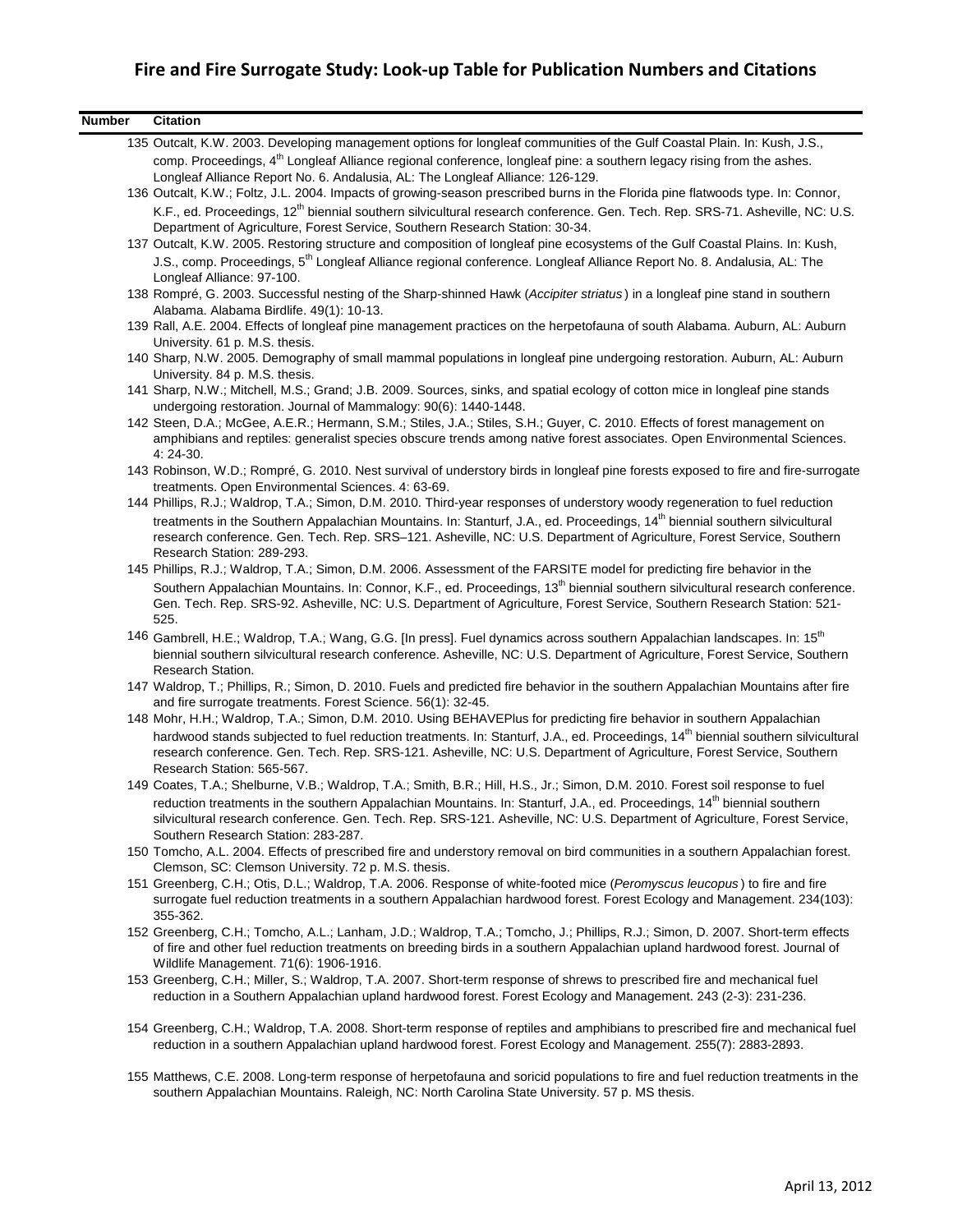| <b>Number</b> | <b>Citation</b>                                                                                                                                                                                                                                                                                                                                                                                        |
|---------------|--------------------------------------------------------------------------------------------------------------------------------------------------------------------------------------------------------------------------------------------------------------------------------------------------------------------------------------------------------------------------------------------------------|
|               | 156 Matthews, C.E.; Moorman, C.E.; Greenberg, C.H.; Waldrop, T.A. 2009. Response of soricid populations to repeated fire and<br>fuel reduction treatments in the southern Appalachian Mountains. Forest Ecology and Management. 257(9): 1939-1944.                                                                                                                                                     |
|               | 157 Matthews, C.E.; Moorman, C.E.; Greenberg, C.H.; Waldrop, T.A. 2010. Response of reptiles and amphibians to repeated fuel<br>reduction treatments. Journal of Wildlife Management. 74(6): 1301-1310.                                                                                                                                                                                                |
|               | 158 Campbell, J.W.; Hanula, J.L.; Waldrop, T.A. 2007a. Effects of prescribed fire and fire surrogates on floral visiting insects of<br>the Blue Ridge Province in North Carolina. Biological Conservation. 134(3): 393-404.                                                                                                                                                                            |
|               | 159 Campbell, J.W.; Hanula J.L.; Waldrop, T.A. 2007b. Observations of Speyeria diana (Diana Fritillary) utilizing forested areas<br>in North Carolina that have been mechanically thinned and burned. Southeastern Naturalist. 6(1): 179-182.                                                                                                                                                          |
|               | 160 Greenberg, C.H.; Forrest, T.G.; Waldrop, T. 2010. Short-term response of ground-dwelling arthropods to prescribed fire and<br>mechanical fuel reduction in a southern Appalachian upland hardwood forest. Forest Science. 56(1):112-121.                                                                                                                                                           |
|               | 161 Waldrop, T.A.; Yaussy, D.A. 2007. Delayed mortality of eastern hardwoods after prescribed fire. In: Stanturf, J.A., ed.<br>Proceedings, 14 <sup>th</sup> biennial southern silvicultural research conference. Gen. Tech. Rep. SRS-121. Asheville, NC: U.S.<br>Department of Agriculture, Forest Service, Southern Research Station: 609-612.                                                       |
|               | 162 Phillips, R.J.; Waldrop, T.A. [In press]. Fuel loading after fuel reduction treatments and impacts from natural disturbances. In:<br>Proceedings, 15 <sup>th</sup> biennial southern silvicultural research conference. Asheville, NC: U.S. Department of Agriculture, Forest                                                                                                                      |
|               | Service, Southern Research Station.<br>163 Coates, T.A. 2006. Response of forest soil resources to fuel reduction in the southeastern Piedmont and southern<br>Appalachian Mountains. Clemson, SC: Clemson University. 91 p. M.S. thesis.                                                                                                                                                              |
|               | 164 Coates, T.A.; Boerner, R.E.J.; Waldrop, T.A.; Yaussy, D.A. 2008. Soil nitrogen transformations under alternative<br>management strategies in Appalachian forests. Soil Science Society of America Journal. 72(2): 558-565.                                                                                                                                                                         |
|               | 165 Kilpatrick, E.S.; Waldrop, T.A.; Lanham, J.D.; Greenberg, C.H.; Contreras, T.H. 2010. Short-term effects of fuel reduction<br>treatments on herpetofauna from the southeastern United States. Forest Science. 56(1): 122-130.                                                                                                                                                                      |
|               | 166 Zwart, D.C. 2004. Effects of fuel reduction treatments on the incidence of two root pathogens of forest trees. Clemson, SC:<br>Clemson University. 114 p. M.S. thesis.<br>167 McLaughlin, I.M. 2008. Effects of fuel reduction treatments on species of Phytophthora and Leptographium in forest                                                                                                   |
|               | ecosystems. Clemson, SC: Clemson University. 162 p. M.S. thesis.<br>168 Knapp, E.E.; Stephens, S.L.; McIver, J.D.; Moghaddas, J.J.; Keeley, J.E. 2004. Fire and fire surrogate study in the Sierra                                                                                                                                                                                                     |
|               | Nevada: evaluating restoration treatments at Blodgett Forest and Sequoia National Park. In: Murphy, D.D.; Stine, P.A., eds.<br>Proceedings, Sierra Nevada science symposium 2002: science for management and conservation. Gen. Tech. Rep. PSW-<br>GTR-193. Albany, CA: U.S. Department of Agriculture, Forest Service, Pacific Southwest Research Station: 79-85.                                     |
|               | 169 Yaussy, D.A.; Waldrop, T.A. 2009. Fire and fire surrogate study: annotated highlights from oak-dominated sites. In:<br>Hutchinson, T.F., ed. Proceedings, 3 <sup>rd</sup> fire in eastern oak forests conference. Gen. Tech. Rep. NRS-P-46. Newtown Square,                                                                                                                                        |
|               | PA: U.S. Department of Agriculture, Forest Service, Northern Research Station: 40-50.<br>170 Waldrop, T. A.; Boerner, R.E.J.; Yaussy, D.A. [In press]. Restoration treatments in eastern hardwoods: impacts and<br>interactions of multiple ecosystem components. In: 15 <sup>th</sup> biennial southern silvicultural research conference. Asheville, NC:                                             |
|               | U.S. Department of Agriculture, Forest Service, Southern Research Station.<br>171 Waldrop, T.A.; Yaussy, D.A.; Phillips, R.J.; Hutchinson, T.A.; Brudnak, L., Boerner, R.E.J. 2008. Fuel reduction treatments                                                                                                                                                                                          |
|               | affect stand structure of hardwood forests in western North Carolina and southern Ohio, USA. Forest Ecology and<br>Management. 255(8/9): 3117-3129.                                                                                                                                                                                                                                                    |
|               | 172 Bartuszevige, A.M.; Kennedy, P.L. 2009. Synthesis of knowledge on the effects of fire and thinning treatments on understory<br>vegetation in U.S. dry forests. Special Report 1095. Corvallis, OR: Oregon State University Press. 159 p.                                                                                                                                                           |
|               | 173 Kennard, D.K.; Outcalt, K.W.; Jones, D.; O'Brien, J.J. 2005. Comparing techniques for estimating flame temperature of<br>prescribed fires. Fire Ecology. 1(1): 75-84.                                                                                                                                                                                                                              |
|               | 174 Stephens, S.L.; Moghaddas, J.J.; Edminster, C.; Fiedler, C.E.; Haase, S.; Harrington, M.; Keeley J.E.; Knapp, E.E.; McIver,<br>J.D.; Metlen, K.; Skinner, C.N.; Youngblood, A. 2009a. Fire treatment effects on vegetation structure, fuels, and potential fire<br>severity in western U.S. forests. Ecological Applications. 19(2): 305-320.                                                      |
|               | 175 Boerner, R.E.J.; Waldrop, T.A.; Skinner, C.N.; Callaham, M.A.; Brinkman, J.A.; Smith, A. 2004. Ecosystem restoration and<br>wildfire management treatments affect soil organic matter and microbial activity in four contrasting forests. In: Yaussy, D.A.;<br>Hix, D.M.; Long, R.P.; Goebel, P.C., eds. Proceedings, 14 <sup>th</sup> central hardwood forest conference. Gen. Tech. Rep. NE-316. |
|               | Newtown Square, PA: U.S. Department of Agriculture, Forest Service, Northeastern Research Station: 499.                                                                                                                                                                                                                                                                                                |
|               | 176 Boerner, R.E.J.; Huang, J.; Hart, S.C. 2008c. Impacts of fire and fire surrogate treatments on ecosystem nitrogen storage<br>patterns: similarities and differences between eastern and western North America. Canadian Journal of Forest Research.<br>38(12): 3056-3070.                                                                                                                          |
|               | 177 Boerner, R.E.J.; Giai, C.; Huang, J.; Miesel, J.R. 2008d. Initial effects of fire and mechanical thinning on soil enzyme activity<br>and nitrogen transformations in eight North American forest ecosystems. Soil Biology and Biochemistry. 40(12): 3076-3085.                                                                                                                                     |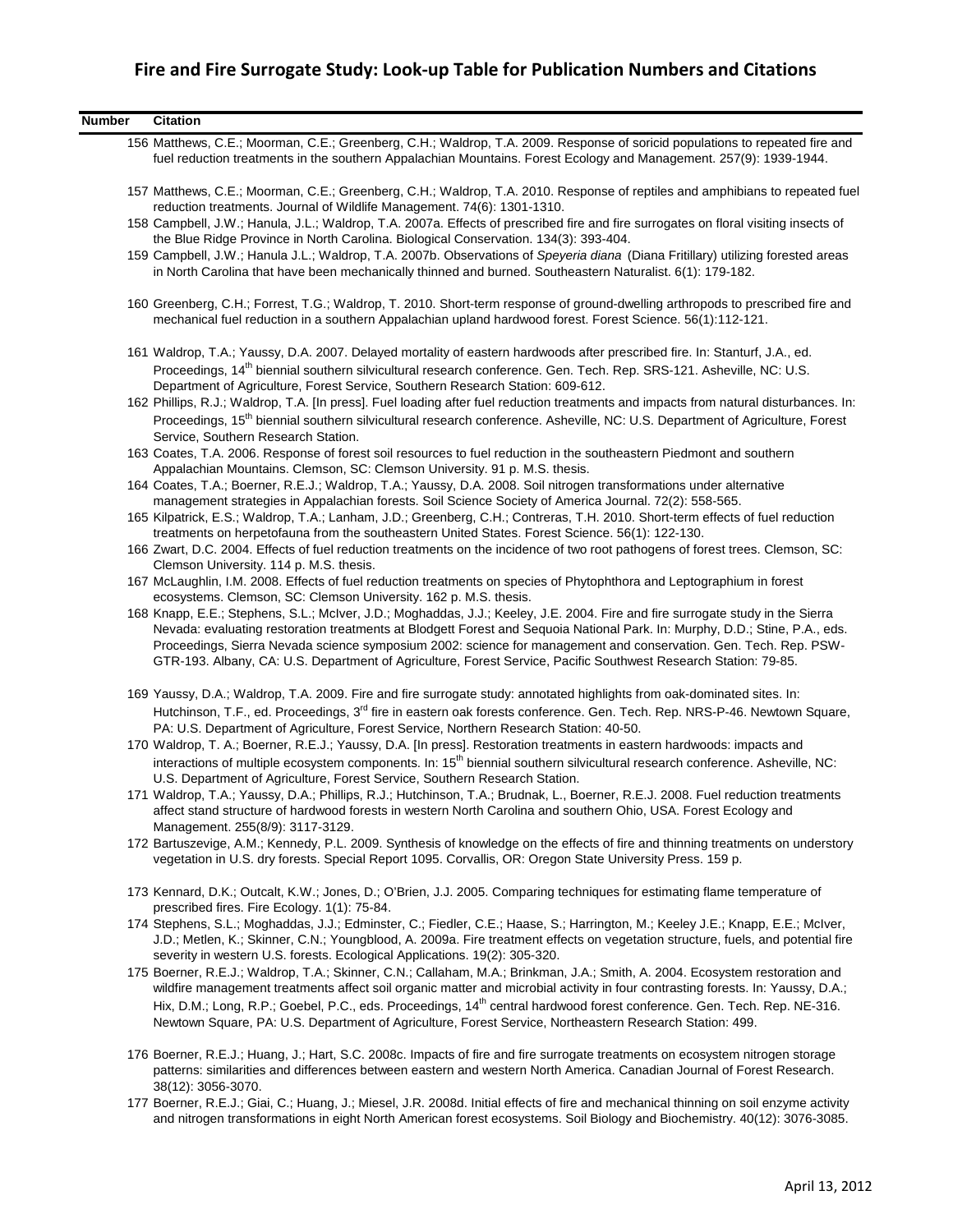| <b>Number</b> | <b>Citation</b>                                                                                                                                                                                                                                                                                                                                                                                                                                                                                                                                |
|---------------|------------------------------------------------------------------------------------------------------------------------------------------------------------------------------------------------------------------------------------------------------------------------------------------------------------------------------------------------------------------------------------------------------------------------------------------------------------------------------------------------------------------------------------------------|
|               | 178 Boerner, R.E.J.; Huang, J.; Hart, S. 2008b. Fire, thinning, and the carbon economy: effects of fire and fire surrogate<br>treatments on estimated carbon storage and sequestration rate. Forest Ecology and Management. 255(1): 3081-3097.                                                                                                                                                                                                                                                                                                 |
|               | 179 Boerner, R.E.J.; Coates, A.T.; Yaussy, D.A.; Waldrop T.A. 2008a. Assessing ecosystem restoration alternatives in eastern<br>deciduous forests: the view from belowground. Restoration Ecology. 16(3): 425-434.                                                                                                                                                                                                                                                                                                                             |
|               | 180 Boerner, R.E.J.; Huang, J.; Hart, S.C. 2009. Impacts of fire and fire surrogate treatments on forest soil properties: a meta-<br>analytical approach. Ecological Applications. 19(2): 338-358.                                                                                                                                                                                                                                                                                                                                             |
|               | 181 Converse, S.J.; White, G.C.; Farris, K.L.; Zack, S. 2006a. Small mammals and forest fuel reduction: national-scale responses<br>to fire and fire surrogates. Ecological Applications. 16(5): 1717-1729.                                                                                                                                                                                                                                                                                                                                    |
|               | 182 Kennedy, P.L.; Fontaine, J.B. 2009. Synthesis of knowledge on the effects of fire and fire surrogates on wildlife in U.S. dry<br>forests. Special Report 1096. Corvallis, OR: Oregon State University. 132 p.                                                                                                                                                                                                                                                                                                                              |
|               | 183 Farris, K.L.; Converse, S.J.; Zack, S.; Robinson, W.D.; Amacher, A.J.; Contreras, T.; Gaines, W.L.; Kilpatrick, E.S.; Lanham,<br>J.D.; Miles D.; Rompré, G.; Sieving, K.E.; Pierson, J.C. 2010a. Short-term effects of fire and fire surrogate treatments on<br>avian nest survival: a national-scale analysis. Open Environmental Sciences. 4: 53-62.                                                                                                                                                                                     |
|               | 184 Farris, K.L.; Zack, S.; Amacher, A.J.; Pierson, J.C. 2010b. Microhabitat selection of bark-foraging birds in response to fire and<br>fire surrogate treatments. Forest Science. 56(1): 100-111.                                                                                                                                                                                                                                                                                                                                            |
|               | 185 Robinson, W.D. 2010. The challenges of studying vertebrates in habitat treatment plots. Open Environmental Sciences. 4: 21-<br>23.                                                                                                                                                                                                                                                                                                                                                                                                         |
|               | 186 Chalmers, S.R.; Hartsough, B.R. 2001. Thinning and prescribed fire as methods to reduce fuel loading-a cost analysis. In:<br>Thinnings, a valuable forest management tool proceedings of an international conference. (CD-ROM). Pointe-Claire, QC:<br>Forest Engineering Research Institute of Canada.                                                                                                                                                                                                                                     |
|               | 187 Hartsough, B.R.; Abrams, S.; Barbour, R.J.; Drews, E.S.; McIver J.D.; Moghaddas, J.J.; Schwilk, D.W.; Stephens, S.L. 2008.<br>The economics of alternative fuel reduction treatments in western United States dry forests: financial and policy implications<br>from the National Fire and Fire Surrogate Study. Forest Policy and Economics. 10(6): 344-354.                                                                                                                                                                              |
|               | 188 Youngblood, A.; Bigler-Cole, H.; Fettig, C.J.; Fiedler, C.; Knapp, E.E.; Lehmkuhl, J.F.; Outcalt, K.W.; Skinner, C.N.;<br>Stephens, S.L.; Waldrop, T.A. 2007. Making fire and fire surrogate science available: a summary of regional workshops with<br>clients. Gen. Tech. Rep. 727. Portland, OR: U.S. Department of Agriculture, Forest Service, Pacific Northwest Research<br>Station. 59 p.                                                                                                                                           |
|               | 189 McCaffrey, S.; Moghaddas, J.J.; Stephens, S.L. 2008. Different interest group views of fuels treatments: survey results from<br>fire and fire surrogate treatments in a Sierran mixed conifer forest, California, USA. International Journal of Wildland Fire.<br>17(2): 224-233.                                                                                                                                                                                                                                                          |
|               | 190 Weatherspoon, C.P. 2000. A proposed long-term national study of the consequences of fire and fire surrogate treatments. In:<br>Neuenschwander, L.F.; Ryan, K.C.; Goldberg, G.E., eds. Proceedings, crossing the millennium: integrating spatial<br>technologies and ecological principles for a new age in fire management, 1999 Joint Fire Science conference. Moscow, ID:<br>University of Idaho Press: 117-126.                                                                                                                         |
|               | 191 McIver J.D.; Youngblood, A.; Niwa, C.; Ottmar, R.; Smith, J. 2000a. Hypotheses on the ecological effects of alternative fuel<br>reduction methods. In: Proceedings, Society of American Foresters 1999 National Convention. Bethesda, MD: Society of<br>American Foresters: 552-555.                                                                                                                                                                                                                                                       |
|               | 192 Edminster, C.B.; Weatherspoon, C.P.; Neary, D.G. 2000. The fire and fire surrogates study: providing guidelines for fire in<br>future watershed management decisions. In: Ffolliott, P.F.; Baker, M.B., Jr.; Edminster, C.B.; Dillon, M.C.; Mora, K.L., tech.                                                                                                                                                                                                                                                                              |
|               | coords. Proceedings, land stewardship in the 21 <sup>st</sup> century: the contributions of watershed management. RMRS-P-13. Fort<br>Collins, CO: U.S. Department of Agriculture, Forest Service, Rocky Mountain Research Station: 312-315.                                                                                                                                                                                                                                                                                                    |
|               | 193 McIver, J.; Weatherspoon, P.; Edminster, C. 2001. Alternative ponderosa pine restoration treatments in the western United<br>States. In: Vance, R.K.; Edminster, C.B.; Covington, W.W.; Blake, J.A., comps. Proceedings, ponderosa pine ecosystems<br>restoration and conservation: steps toward stewardship. RMRS-P-22. Ogden, UT: U.S. Department of Agriculture, Forest<br>Service, Rocky Mountain Research Station: 104-109.                                                                                                           |
|               | 194 Youngblood, A.; Metlen, K.L.; Knapp, E.E.; Outcalt, K.W.; Stephens, S.L.; Waldrop, T.A.; Yaussy, D. 2004. Implementation of<br>the fire and fire surrogate study, a national research effort to evaluate the consequences of fuel reduction treatments. In:<br>Peterson, C.E.; Maguire, D.A., eds. Proceedings, balancing ecosystem values: innovative experiments for sustainable<br>forestry. Gen. Tech. Rep. PNW-GTR-635. Portland, OR: U.S. Department of Agriculture, Forest Service, Pacific Northwest<br>Research Station: 315-321. |
|               | 195 McIver, J.D.; Boerner, R.E.J.; Hart, S.C. 2008. The national fire and fire surrogate study: ecological consequences of<br>alternative fuel reduction methods in seasonally dry forests. Forest Ecology and Management. 255(8-9): 3075-3080.                                                                                                                                                                                                                                                                                                |
|               | 196 McIver, J.; Stephens, S.L.; Youngblood, A. 2009. The national fire and fire surrogate study: ecological consequences of fuel<br>reduction methods in seasonally dry forests. Ecological Applications. 19: 283-284.                                                                                                                                                                                                                                                                                                                         |
|               | 197 McIver, J.D.; Fettig, C.J. 2010. Ecological consequences of alternative fuel reduction treatments in seasonally dry forests: the<br>national fire and fire surrogate study. Forest Science. 56(1): 2-3.                                                                                                                                                                                                                                                                                                                                    |

198 McIver, J.D.; Weatherspoon, C.P. 2010. On conducting a multisite, multidisciplinary forestry research project: lessons from the national fire and fire surrogate study. Forest Science. 56(1): 4-17.